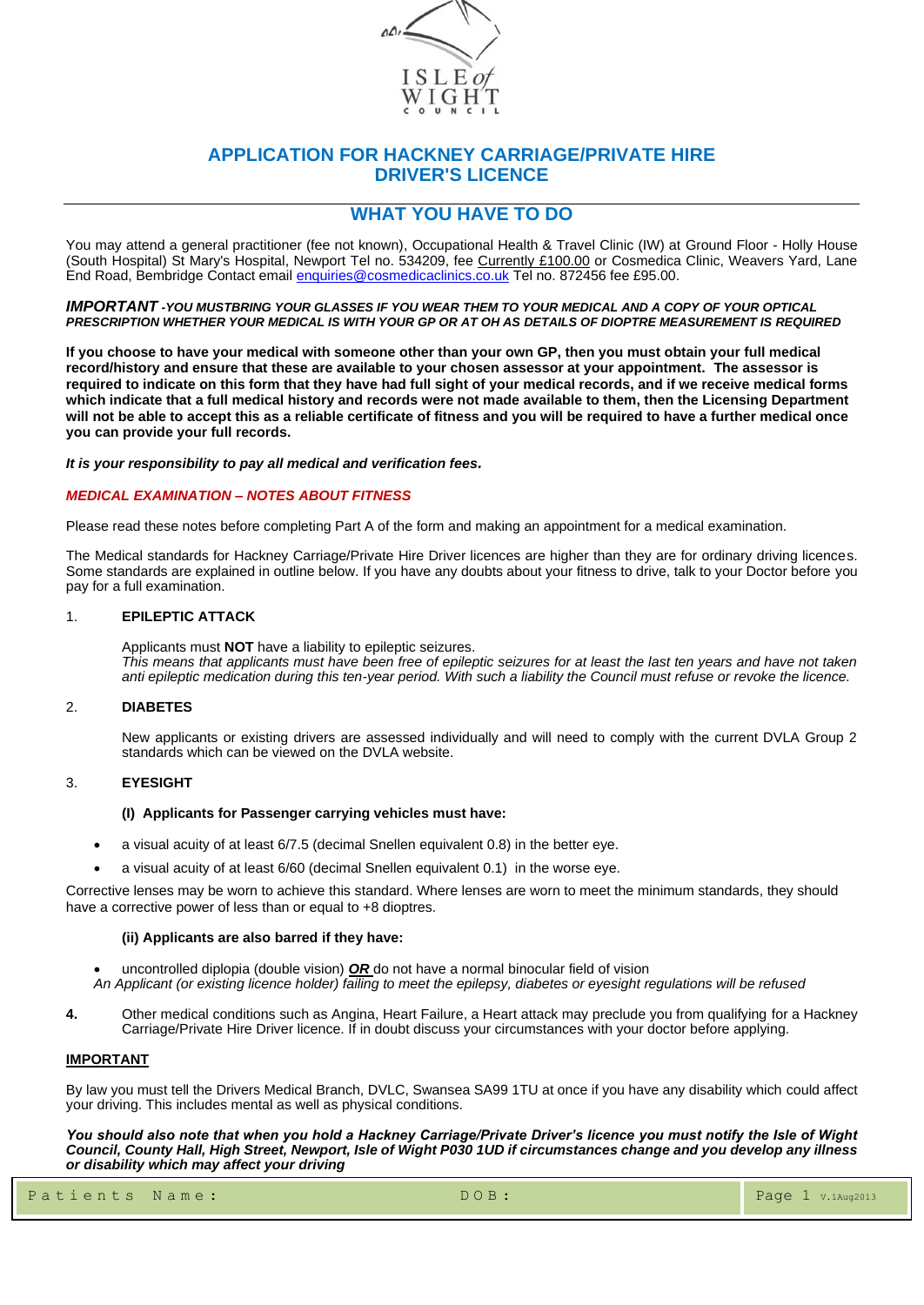# **MEDICAL REPORT**

#### **APPLICATION FOR HACKNEY CARRIAGE/PRIVATE HIRE DRIVER'S LICENCE**

Applicants for Hackney Carriage/Private Hire Driver's Licence are required to have medical examinations as follows:-

- On grant of licence
- On renewal of the driver's licence, the applicant must submit evidence to the satisfaction of the Council that he or she is physically fit to drive.
- This condition applies from age 45 years and every 5(five) years thereafter until the age of 65 years when a medical certificate must be produced yearly thereafter.

#### **NOTES FOR THE APPLICANT**

The Doctor **WILL NOT** be able to give you this report free under the NHS. We therefore advise you to begin by reading the **NOTES ABOUT FITNESS** overleaf. If you have any doubts about your fitness, talk to the Doctor who will be completing the Report **BEFORE** requesting an examination.

#### Please complete **PART A** of this form.

# **Applicant's Details**

**To be completed in the presence of the Medical Practitioner carrying out the examination** Please make sure that you have printed your name and date of birth on each page before sending this form in.

Your Full Name **Date of Birth** Your address  $\vert$  Home Telephone No. Work/Daytime No.

#### About Your GP/Group Practice

| GP/Group name | Telephone No                                                                   |
|---------------|--------------------------------------------------------------------------------|
| Address       | How long have you been<br>registered with this<br>doctor or group<br>practice? |

#### **Applicant's consent & declaration**

This section MUST be completed and must NOT be altered in any way. Please read the following important information carefully then sign the statement below.

**Important information about Consent:** On occasion, as party of the investigation into your fitness to drive you may be required to undergo a medical examination or some form of practical assessment. In these circumstances, those personnel involved will require your background medical details to undertake an appropriate and adequate assessment. Such personnel might include doctors, orthoptists at eye clinics or paramedical staff at a driving assessment centre. Only information relevant to the assessment of your fitness to drive will be released.

#### **Consent & declaration**

**I authorise my Doctor(s) and Specialist(s) to release reports about my condition, and to disclose such relevant medical information as may be necessary to the investigation of my fitness to drive. I declare that I have checked the details I have given on the enclosed questionnaire and that to the best of my knowledge and belief, they are correct.**

| Signature: | Date: |
|------------|-------|
|------------|-------|

|  |  |  |  |  |  |  |  |  | Patients Name: |  |  |  |  |
|--|--|--|--|--|--|--|--|--|----------------|--|--|--|--|
|--|--|--|--|--|--|--|--|--|----------------|--|--|--|--|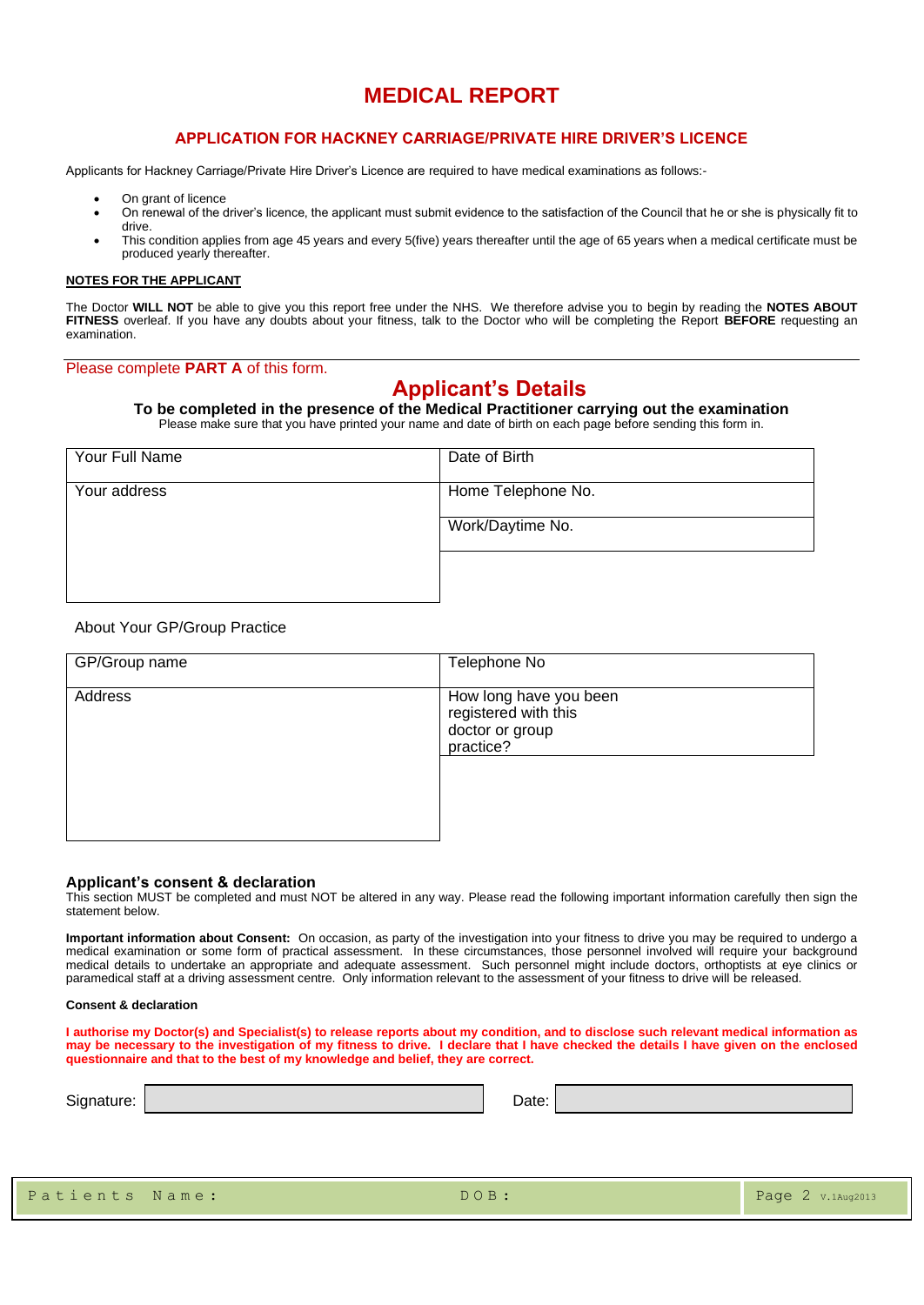### **NOTES FOR THE DOCTOR**

This report is part of the application for a licence. The purpose of the report is to determine the applicant's fitness to drive a Hackney Carriage/Private Hire vehicle.

#### **Do you have access to the applicant's full medical record?**

| <b>YES</b> | <b>NO</b> |
|------------|-----------|
|            |           |

Please complete sections 1 - 8 of the report. The Council has medical criteria for a Hackney Carriage/Private Hire Licence, in line with the Group II Medical Standards of the DVLC. You may find it helpful to consult the Medical Commission on Accident Prevention booklet - Medical Aspects of Fitness to Drive.

Applicants who may be asymptomatic at the time of completion of this report and obtain a Hackney Carriage/Private Hire Driver's licence, who later show symptoms of a medical condition, should be advised to inform the Licensing Section of the Isle of Wight Council.

#### **PART B Medical Report - to be completed by the Doctor Please answer all questions**

| Please give the patient's weight (kg/st)                                                                         | Height (cms/ft) |                               |
|------------------------------------------------------------------------------------------------------------------|-----------------|-------------------------------|
| Please give details of smoking habits, if any                                                                    |                 |                               |
| Please give number of alcohol units<br>taken each week $(1 \text{ unit} = 8 \text{ grams}/10 \text{ml alcohol})$ |                 |                               |
| Is the urine sample taken positive for Glucose? Yes                                                              | No.             | (please tick appropriate box) |

#### **Details of specialist(s)/ consultants, including address:**

|                                               | っ |  |
|-----------------------------------------------|---|--|
| Name & Address                                |   |  |
|                                               |   |  |
|                                               |   |  |
|                                               |   |  |
| <b>Speciality</b>                             |   |  |
|                                               |   |  |
| Date last seen                                |   |  |
|                                               |   |  |
| <b>Current medication including</b>           |   |  |
| exact dosage and reason for<br>each treatment |   |  |
|                                               |   |  |
|                                               |   |  |
|                                               |   |  |

#### *PLEASE TICK THE APPROPRIATE BOX(ES) YES NO*

#### **Section 1 VISION**

| 1 <sub>1</sub> | Is the visual acuity at least 6/7.5 (decimal Snellen equivalent 0.8) in the better eye and at least 6/60 (decimal Snellen equivalent 0.1)<br>in the other?                         |                                                            |                      |
|----------------|------------------------------------------------------------------------------------------------------------------------------------------------------------------------------------|------------------------------------------------------------|----------------------|
|                | (Corrective lenses may be worn) as measured with the full size 6m Snellen chart                                                                                                    |                                                            |                      |
| 2.             | If a correction is worn for driving, is it well tolerated?                                                                                                                         |                                                            |                      |
| 3.             | Please state the visual acuities of each eye in terms of the 6m Snellen chart. Please convert any 3 metre readings to the 6 metre<br>equivalent:                                   |                                                            |                      |
|                | <b>UNCORRECTED</b>                                                                                                                                                                 | <b>CORRECTED (using the prescription worn for driving)</b> |                      |
|                | Right<br>Left                                                                                                                                                                      | Right<br>Left                                              |                      |
| 4.             | Please give the best binocular acuity (with corrective lenses if worn)                                                                                                             |                                                            |                      |
| 5.             | If glasses were worn, was the distance spectacle prescription of either lens used of a corrective power greater<br>than plus $8 (+8)$ dioptres?                                    |                                                            |                      |
| 6.             | Is there a defect in his/her binocular field of vision or a history of any medical condition that may affect the applicant's<br>binocular field of vision (central or peripheral)? | If YES please provide details in section 7.                |                      |
|                | Patients<br>Name:                                                                                                                                                                  | DOB:                                                       | Page 3<br>V.1Aug2013 |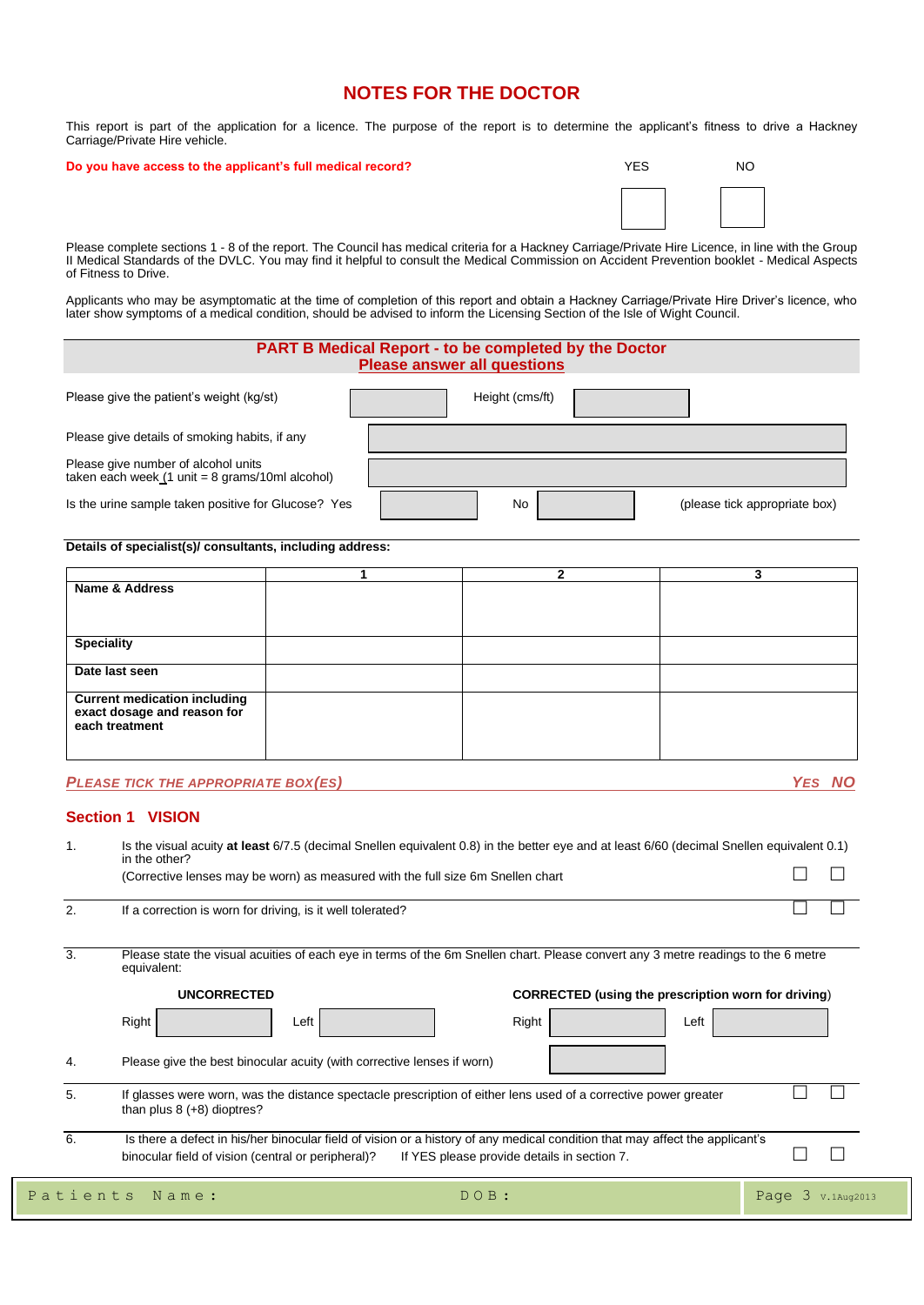| 7. | Is there diplopia?                                                                                                        |        |
|----|---------------------------------------------------------------------------------------------------------------------------|--------|
|    | a) If YES is it controlled? Please give full details in section 7.                                                        |        |
|    | <b>PLEASE TICK THE APPROPRIATE BOX(ES)</b>                                                                                | YES NO |
| 8. | Is there a reason to believe that there is impairment of contrast sensitivity or intolerance to glare?                    |        |
| 9. | Does the applicant have any other ophthalmic condition?                                                                   |        |
|    | If YES to 6, 7, 8 or 9 please give details in SECTION 7 and enclose any relevant visual field charts or hospital letters. |        |

| Has the patient had more than one attack?<br>Please give date of first and last attack.<br>First attack<br>Last attack<br>$\sqrt{2}$<br>Is the patient currently on anti-epilepsy medication?<br>If YES, please fill in current medication on the appropriate section on page 3 of this form.<br>$\sqrt{2}$<br>If no longer treated, please give date when treatment ended<br>Has the patient had a brain scan?<br>If YES, please state: |                                                                                                                                                                                                                                                                                                                                                                                                                                                                                                                                                                                                                                                                                                                                                                            |
|------------------------------------------------------------------------------------------------------------------------------------------------------------------------------------------------------------------------------------------------------------------------------------------------------------------------------------------------------------------------------------------------------------------------------------------|----------------------------------------------------------------------------------------------------------------------------------------------------------------------------------------------------------------------------------------------------------------------------------------------------------------------------------------------------------------------------------------------------------------------------------------------------------------------------------------------------------------------------------------------------------------------------------------------------------------------------------------------------------------------------------------------------------------------------------------------------------------------------|
|                                                                                                                                                                                                                                                                                                                                                                                                                                          |                                                                                                                                                                                                                                                                                                                                                                                                                                                                                                                                                                                                                                                                                                                                                                            |
|                                                                                                                                                                                                                                                                                                                                                                                                                                          |                                                                                                                                                                                                                                                                                                                                                                                                                                                                                                                                                                                                                                                                                                                                                                            |
|                                                                                                                                                                                                                                                                                                                                                                                                                                          |                                                                                                                                                                                                                                                                                                                                                                                                                                                                                                                                                                                                                                                                                                                                                                            |
|                                                                                                                                                                                                                                                                                                                                                                                                                                          |                                                                                                                                                                                                                                                                                                                                                                                                                                                                                                                                                                                                                                                                                                                                                                            |
|                                                                                                                                                                                                                                                                                                                                                                                                                                          |                                                                                                                                                                                                                                                                                                                                                                                                                                                                                                                                                                                                                                                                                                                                                                            |
| $\sqrt{2}$<br>$\sqrt{2}$<br>MRI $\sqcup$<br>$CT$ $\Box$<br>Date<br>Date                                                                                                                                                                                                                                                                                                                                                                  |                                                                                                                                                                                                                                                                                                                                                                                                                                                                                                                                                                                                                                                                                                                                                                            |
|                                                                                                                                                                                                                                                                                                                                                                                                                                          |                                                                                                                                                                                                                                                                                                                                                                                                                                                                                                                                                                                                                                                                                                                                                                            |
|                                                                                                                                                                                                                                                                                                                                                                                                                                          |                                                                                                                                                                                                                                                                                                                                                                                                                                                                                                                                                                                                                                                                                                                                                                            |
|                                                                                                                                                                                                                                                                                                                                                                                                                                          |                                                                                                                                                                                                                                                                                                                                                                                                                                                                                                                                                                                                                                                                                                                                                                            |
| If YES, please give date(s) and details in SECTION 7                                                                                                                                                                                                                                                                                                                                                                                     |                                                                                                                                                                                                                                                                                                                                                                                                                                                                                                                                                                                                                                                                                                                                                                            |
|                                                                                                                                                                                                                                                                                                                                                                                                                                          |                                                                                                                                                                                                                                                                                                                                                                                                                                                                                                                                                                                                                                                                                                                                                                            |
| If YES please give date<br>Has there been a FULL recovery?                                                                                                                                                                                                                                                                                                                                                                               |                                                                                                                                                                                                                                                                                                                                                                                                                                                                                                                                                                                                                                                                                                                                                                            |
|                                                                                                                                                                                                                                                                                                                                                                                                                                          |                                                                                                                                                                                                                                                                                                                                                                                                                                                                                                                                                                                                                                                                                                                                                                            |
| Sudden and disabling dizziness/vertigo within the last 1 year with a liability to recur                                                                                                                                                                                                                                                                                                                                                  |                                                                                                                                                                                                                                                                                                                                                                                                                                                                                                                                                                                                                                                                                                                                                                            |
| Subarachnoid haemorrhage                                                                                                                                                                                                                                                                                                                                                                                                                 |                                                                                                                                                                                                                                                                                                                                                                                                                                                                                                                                                                                                                                                                                                                                                                            |
| Serious head injury within the last 10 years                                                                                                                                                                                                                                                                                                                                                                                             |                                                                                                                                                                                                                                                                                                                                                                                                                                                                                                                                                                                                                                                                                                                                                                            |
| Brain tumour, either benign or malignant, primary or secondary                                                                                                                                                                                                                                                                                                                                                                           |                                                                                                                                                                                                                                                                                                                                                                                                                                                                                                                                                                                                                                                                                                                                                                            |
| Other brain surgery or abnormality                                                                                                                                                                                                                                                                                                                                                                                                       |                                                                                                                                                                                                                                                                                                                                                                                                                                                                                                                                                                                                                                                                                                                                                                            |
| Chronic neurological disorders e.g. Parkinson's disease, Multiple Sclerosis                                                                                                                                                                                                                                                                                                                                                              |                                                                                                                                                                                                                                                                                                                                                                                                                                                                                                                                                                                                                                                                                                                                                                            |
|                                                                                                                                                                                                                                                                                                                                                                                                                                          |                                                                                                                                                                                                                                                                                                                                                                                                                                                                                                                                                                                                                                                                                                                                                                            |
|                                                                                                                                                                                                                                                                                                                                                                                                                                          |                                                                                                                                                                                                                                                                                                                                                                                                                                                                                                                                                                                                                                                                                                                                                                            |
|                                                                                                                                                                                                                                                                                                                                                                                                                                          |                                                                                                                                                                                                                                                                                                                                                                                                                                                                                                                                                                                                                                                                                                                                                                            |
| Insulin?<br>If YES, date started on insulin                                                                                                                                                                                                                                                                                                                                                                                              |                                                                                                                                                                                                                                                                                                                                                                                                                                                                                                                                                                                                                                                                                                                                                                            |
|                                                                                                                                                                                                                                                                                                                                                                                                                                          |                                                                                                                                                                                                                                                                                                                                                                                                                                                                                                                                                                                                                                                                                                                                                                            |
|                                                                                                                                                                                                                                                                                                                                                                                                                                          | Has the patient had an EEG?<br>If YES to any of above, please supply reports if available<br>Is there a history of blackout or impaired consciousness within the last 5 years?<br>Is there a history of, or evidence of any of the conditions listed at $a - g$ below?<br>If NO, go to SECTION 3. If YES, please tick the relevant box(es) and give dates and full details in SECTION 7<br>and supply any relevant reports.<br>Stroke or TIA (please delete as appropriate)<br>Please provide copies of any carotid artery and/or major cerebral artery imaging reports<br><b>SECTION 3 Diabetes Mellitus</b><br>Does the applicant have diabetes mellitus?<br>If NO, proceed to SECTION 4. If YES, please answer the following questions.<br>Is the diabetes managed by:- |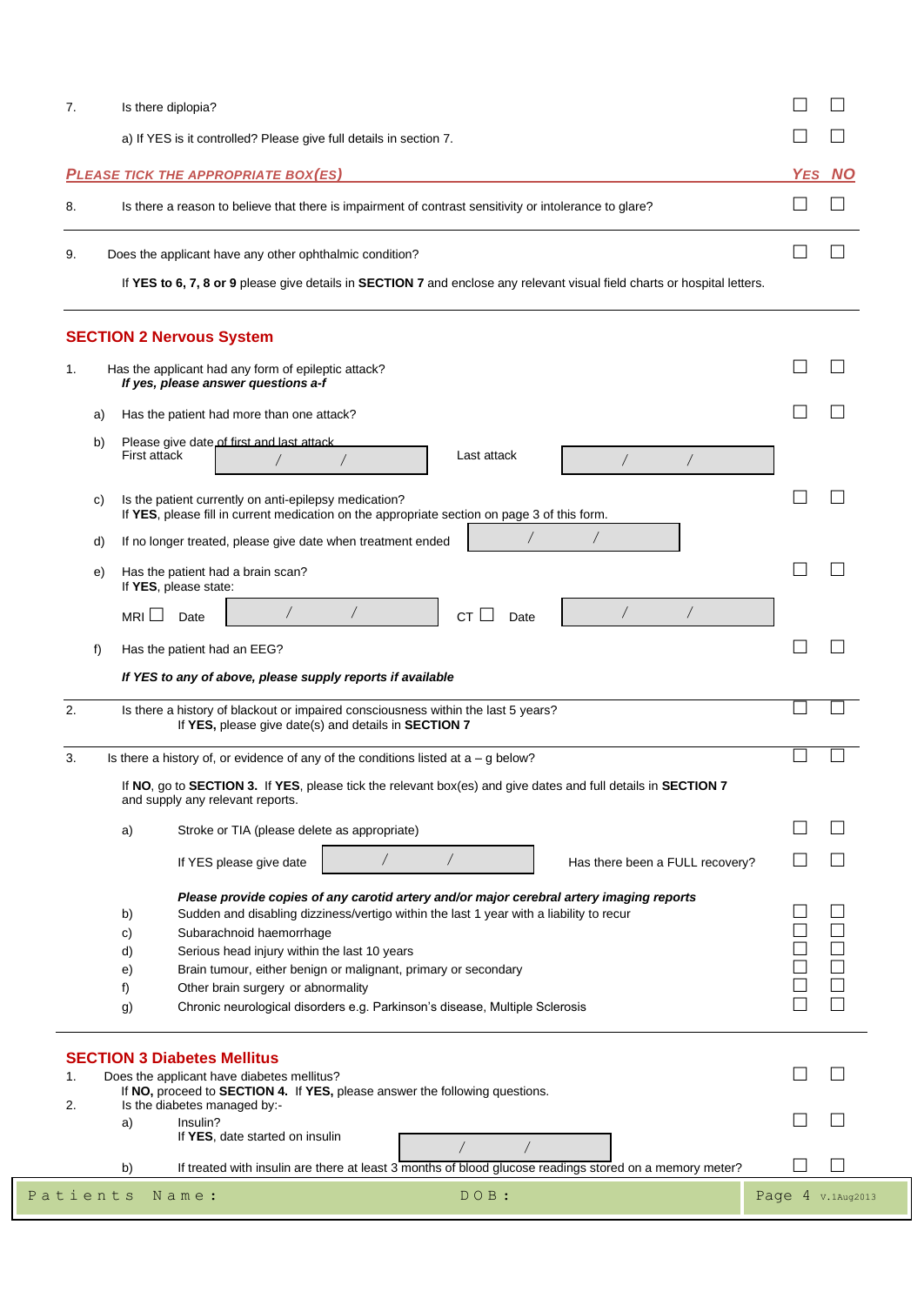|     | Other injectable treatments?        |  |
|-----|-------------------------------------|--|
| d). | A sulphonylurea or a Glinide?       |  |
| e). | Oral hypoglycaemic agents and diet? |  |

|    |                          | If YES, please fill in current medication on the appropriate section on page 3 of this form                                                                                                                                                                                                     |        |
|----|--------------------------|-------------------------------------------------------------------------------------------------------------------------------------------------------------------------------------------------------------------------------------------------------------------------------------------------|--------|
|    |                          | <b>PLEASE TICK THE APPROPRIATE BOX(ES)</b>                                                                                                                                                                                                                                                      | YES NO |
|    | f)                       | Diet only?                                                                                                                                                                                                                                                                                      |        |
| 3. | a)                       | Does the patient test blood glucose at least twice every day?                                                                                                                                                                                                                                   |        |
|    | b)                       | Does the patient test at times relevant to driving?                                                                                                                                                                                                                                             |        |
|    | C)                       | Does the patient carry fast acting carbohydrate in the vehicle when driving                                                                                                                                                                                                                     |        |
|    | d)                       | Does the patient have a clear understanding of diabetes and the necessary precautions for safe driving?                                                                                                                                                                                         |        |
| 4. |                          | Is there evidence of:-                                                                                                                                                                                                                                                                          |        |
|    | a)                       | Loss of visual field?                                                                                                                                                                                                                                                                           |        |
|    | b)                       | Severe peripheral neuropathy, sufficient to impair limb function for safe driving?                                                                                                                                                                                                              |        |
| 5. |                          | Is there any evidence of impaired awareness of hypoglycaemia?                                                                                                                                                                                                                                   |        |
| 6. |                          | Has there been laser treatment for retinopathy or intra-vitreal treatment for retinopathy?                                                                                                                                                                                                      |        |
|    |                          | If YES, please give date(s) of treatment                                                                                                                                                                                                                                                        |        |
| 7. |                          | Is there a history of hypoglycaemia in the last 12 months requiring assistance from a $3rd$ party?<br>If YES, to any of 4 - 6 above, please give details in SECTION 7                                                                                                                           |        |
|    |                          | Is there a history of, or evidence of any of the conditions listed at $1 - 7$ below?<br>If NO, please go to SECTION 5. If YES, please tick the relevant box(es) below and give dates(s), prognosis, period of stability<br>and details of medication, dosage and any side effects in SECTION 7. |        |
|    |                          | NB - Please enclose relevant hospital notes. NB. If patient remains under specialist clinic(s), ensure details are filled in on page 3.                                                                                                                                                         |        |
| 1. |                          | Significant psychiatric disorder within the past 6 months                                                                                                                                                                                                                                       |        |
| 2. |                          | A psychotic illness within the past 3 years, including psychotic depression.                                                                                                                                                                                                                    |        |
| 3. |                          | Dementia or cognitive impairment                                                                                                                                                                                                                                                                |        |
| 4. |                          | Persistent alcohol misuse in the past 12 months                                                                                                                                                                                                                                                 |        |
| 5. |                          | Alcohol dependancy in the past 3 years?                                                                                                                                                                                                                                                         |        |
| 7. |                          | Persistent drug misuse in the past 12 months<br>Drug dependency in the past 3 years                                                                                                                                                                                                             |        |
|    | <b>SECTION 5 Cardiac</b> | Please follow the instructions in all Sections (5a - 5G) giving details as required at SECTION 7 of the form and enclose relevant<br>hospital notes.<br><b>5A. Coronary Artery Disease</b>                                                                                                      |        |
|    |                          | Is there a history of, or evidence of, coronary artery disease?                                                                                                                                                                                                                                 |        |
|    |                          | If NO, please go to SECTION 5B. If YES, please answer all questions below and give details at SECTION 7.                                                                                                                                                                                        |        |
| 1. |                          | Acute Coronary Syndromes including Myocardial Infarction?                                                                                                                                                                                                                                       |        |
|    |                          | If $YES$ , please give date(s)                                                                                                                                                                                                                                                                  |        |
| 2. |                          | Coronary artery by-pass graft surgery?                                                                                                                                                                                                                                                          |        |
|    |                          | If $YES$ , please give date(s)                                                                                                                                                                                                                                                                  |        |
| 3. |                          | Coronary Angioplasty (P.C.I.)?                                                                                                                                                                                                                                                                  |        |

| Patients Name: | DOB: | Page $5$ v.1Aug2013 |
|----------------|------|---------------------|
|                |      |                     |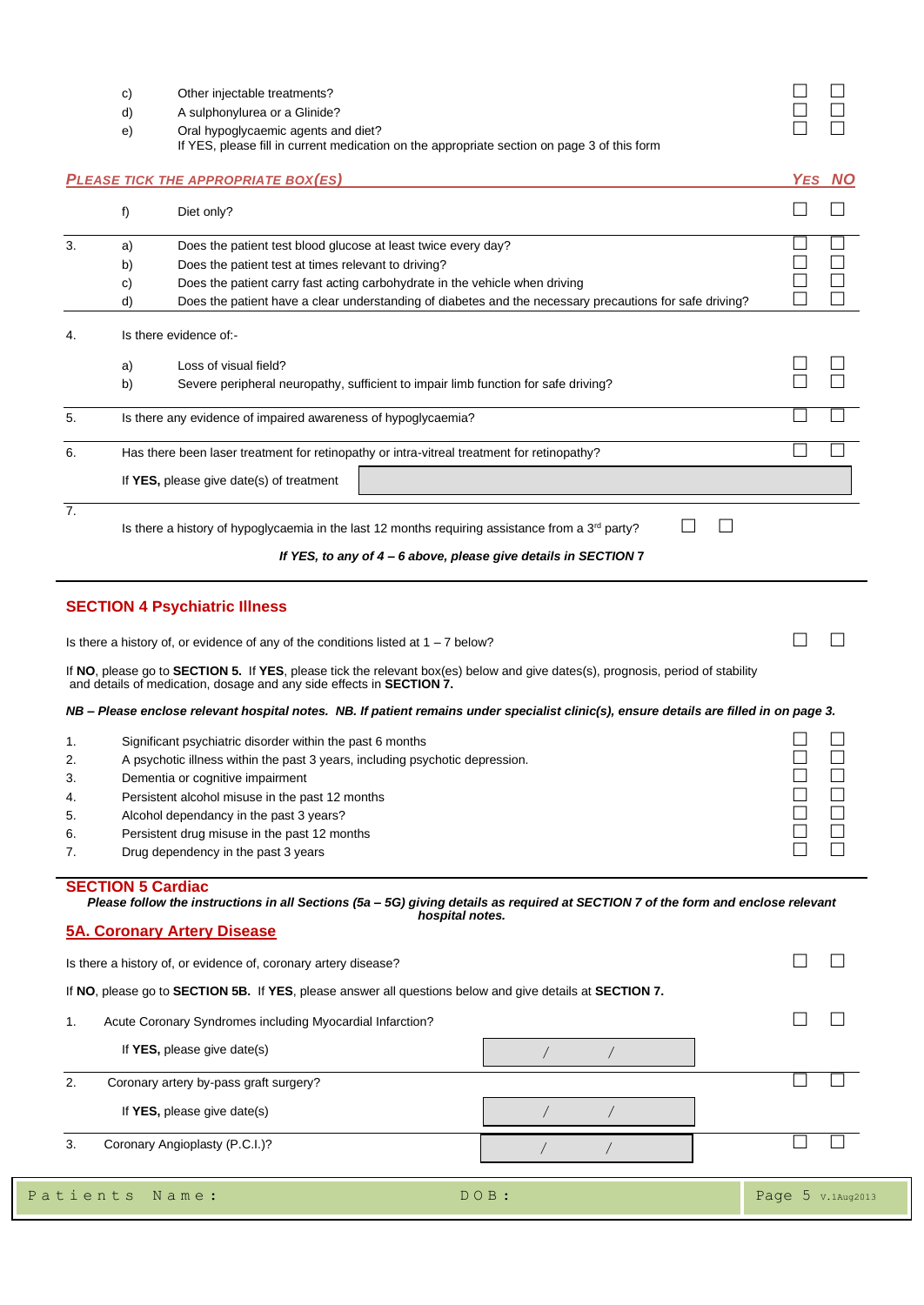If **YES,** please give date(s)

|                | $\sqrt{2}$                                                                                                                                                                   |            |
|----------------|------------------------------------------------------------------------------------------------------------------------------------------------------------------------------|------------|
|                | If YES, PLEASE give date of the last known attack<br>Please proceed to next SECTION 5B                                                                                       |            |
|                | <b>PLEASE TICK THE APPROPRIATE BOX(ES)</b>                                                                                                                                   | YES NO     |
|                | <b>5B. Cardiac Arrhythmia</b>                                                                                                                                                |            |
|                | Is there a history of, or evidence of, cardiac arrhythmia?                                                                                                                   |            |
|                | If NO, please go to SECTION 5C. If YES, please answer all questions below and give details at SECTION 7.                                                                     |            |
| 1.             | Has the applicant had a significant disturbance of cardiac rhythm?<br>i.e. sinoatrial disease, significant atria-ventricular conduction defect, atrial flutter/fibrillation, |            |
|                | narrow or broad complex tachycardia in the past 5 years?                                                                                                                     |            |
| 2.             | Has the arrhythmia been controlled satisfactorily for at least 3 months?                                                                                                     |            |
| 3.             | Has an ICD or Biventricular pacemaker (CRST-D type) been implanted?                                                                                                          |            |
| 4.             | Has a pacemaker been implanted?                                                                                                                                              |            |
|                | If YES:<br>Please supply date of implantation<br>a)                                                                                                                          |            |
|                | Is the patient free of symptom that caused the device to be fitted?<br>b)                                                                                                    |            |
|                | C)<br>Does the patient attend a pacemaker clinic regularly?                                                                                                                  |            |
|                | Please proceed to next SECTION 5C                                                                                                                                            |            |
|                | Is there history or evidence of ANY of the following:                                                                                                                        |            |
|                | If YES please tick ALL relevant box(es), and give details at SECTION 7                                                                                                       |            |
|                | PERIPHERAL ARTERIAL DISEASE (excluding Buerger's Disease)                                                                                                                    |            |
|                | Does the patient have claudication?<br>If YES, for how long in minutes can the patient walk at a brisk pace before being symptom-limited?                                    |            |
|                | Please give details                                                                                                                                                          |            |
|                | <b>AORTIC ANEURYSM</b><br>If YES:                                                                                                                                            |            |
|                | Abdominal<br>Thoracic<br>Site of Aneurysm:<br>a)                                                                                                                             |            |
|                | Has it been repaired successfully?<br>b)                                                                                                                                     |            |
|                | Is the transverse diameter currently > 5.5cms?<br>C)                                                                                                                         |            |
| 1.<br>2.<br>3. | If NO, please provide latest measurement and date obtained                                                                                                                   | $\sqrt{2}$ |
|                | DISSECTION OF THE AORTA REPARIED SUCCESSFULLY<br>If YES: please provide copies of all reports to include those dealing with any surgical treatment                           |            |
|                | Please proceed to next SECTION 5D                                                                                                                                            |            |
|                | 5D. Valvular/Congential Heart Disease                                                                                                                                        |            |
|                | Is there a history of, or evidence, of valvular/congential heart disease?<br>If NO, please go to SECTION 5E                                                                  |            |
| 4.             | If YES, please answer all questions below and give details at SECTION 7.                                                                                                     |            |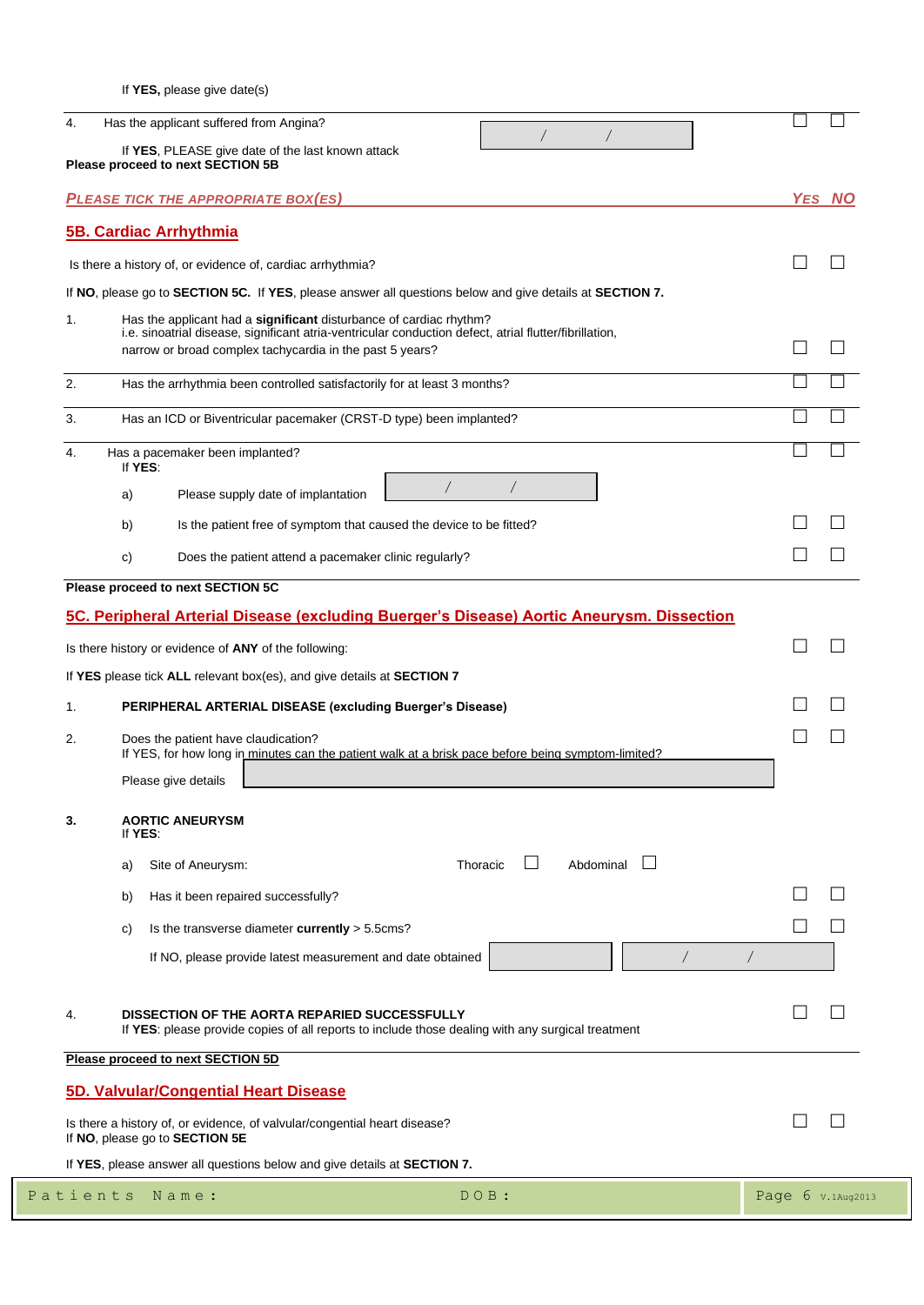| 1.<br>2. | Is there a history of congenital heart disorder?<br>Is there a history of heart value disease?                                      |                     |  |  |
|----------|-------------------------------------------------------------------------------------------------------------------------------------|---------------------|--|--|
| 3.       | Is there any history of embolism? (not pulmonary embolism)                                                                          |                     |  |  |
| 4.       | Does the applicant currently have significant symptoms?                                                                             |                     |  |  |
| 5.       | Has there been any progression since the last licence application (if relevant)                                                     |                     |  |  |
|          | Please proceed to next SECTION 5E                                                                                                   |                     |  |  |
|          | <b>PLEASE TICK THE APPROPRIATE BOX(ES)</b>                                                                                          | <b>YES NO</b>       |  |  |
|          | <b>5E. Cardiac Other</b>                                                                                                            |                     |  |  |
|          | Does the applicant have a history of ANY of the following conditions:                                                               |                     |  |  |
|          | A history of, or evidence of heart failure?<br>a)                                                                                   |                     |  |  |
|          | Established cardiomyopathy?<br>b)                                                                                                   |                     |  |  |
|          | A heart or heart/lung transplant?<br>C)<br>Untreated atrial myxoma<br>d)                                                            |                     |  |  |
|          | If YES, to any part of the above, please give full details in SECTION 7. If NO, proceed to SECTION 5F                               |                     |  |  |
|          | This section MUST be completed for ALL patients                                                                                     |                     |  |  |
|          | <b>5F. Cardiac Investigations</b>                                                                                                   |                     |  |  |
| 1.       | Has a resting ECG been undertaken?                                                                                                  |                     |  |  |
|          | If YES, does it show:                                                                                                               |                     |  |  |
|          | Pathological Q waves?<br>a)<br>Left Bundle branch block?<br>b)                                                                      |                     |  |  |
|          | Right bundle branch block?<br>C)                                                                                                    |                     |  |  |
| 2.       | Please provide a copy of the ECG report (if available) or comment at Section 7<br>Has an exercise ECG been undertaken (or planned)? |                     |  |  |
|          |                                                                                                                                     |                     |  |  |
|          | If YES, please give date and give details in SECTION 7                                                                              |                     |  |  |
| 3.       | Please provide relevant reports if available<br>Has an echocardiogram been undertaken (or planned)?                                 |                     |  |  |
|          | $\sqrt{2}$                                                                                                                          |                     |  |  |
|          | If YES, please give date and give details in SECTION 7<br>a)                                                                        |                     |  |  |
|          | If undertaken, is/was the left ventricular ejection fraction greater than or equal to 40%?<br>b)                                    |                     |  |  |
|          | Please provide relevant reports if available                                                                                        |                     |  |  |
| 4.       | Has a coronary angiogram been undertaken (or planned)?                                                                              |                     |  |  |
|          | If YES, please give date and give details in SECTION 7                                                                              |                     |  |  |
|          | Please provide relevant reports if available                                                                                        |                     |  |  |
| 5.       | Has a 24 hour ECG tape been undertaken (or planned)?                                                                                |                     |  |  |
|          | If YES, please give date and give details in SECTION 7                                                                              |                     |  |  |
|          | Please provide relevant reports if available                                                                                        |                     |  |  |
| 6.       | Has a Myocardial Perfusion Scan or Stress Echo study been undertaken (or planned)?                                                  |                     |  |  |
|          | If YES, please give date and give details in SECTION 7                                                                              |                     |  |  |
|          | Please provide relevant reports if available                                                                                        |                     |  |  |
|          |                                                                                                                                     |                     |  |  |
|          | <b>Please proceed to SECTION 5G</b>                                                                                                 |                     |  |  |
|          | This section MUST be completed for ALL Patients                                                                                     |                     |  |  |
|          | <b>5G. Blood Pressure</b>                                                                                                           |                     |  |  |
| 1.       | Is today's best systolic pressure reading180mm Hg or more?                                                                          |                     |  |  |
|          | Patients<br>$DOB$ :<br>Name:                                                                                                        |                     |  |  |
|          |                                                                                                                                     | Page $7$ v.1Aug2013 |  |  |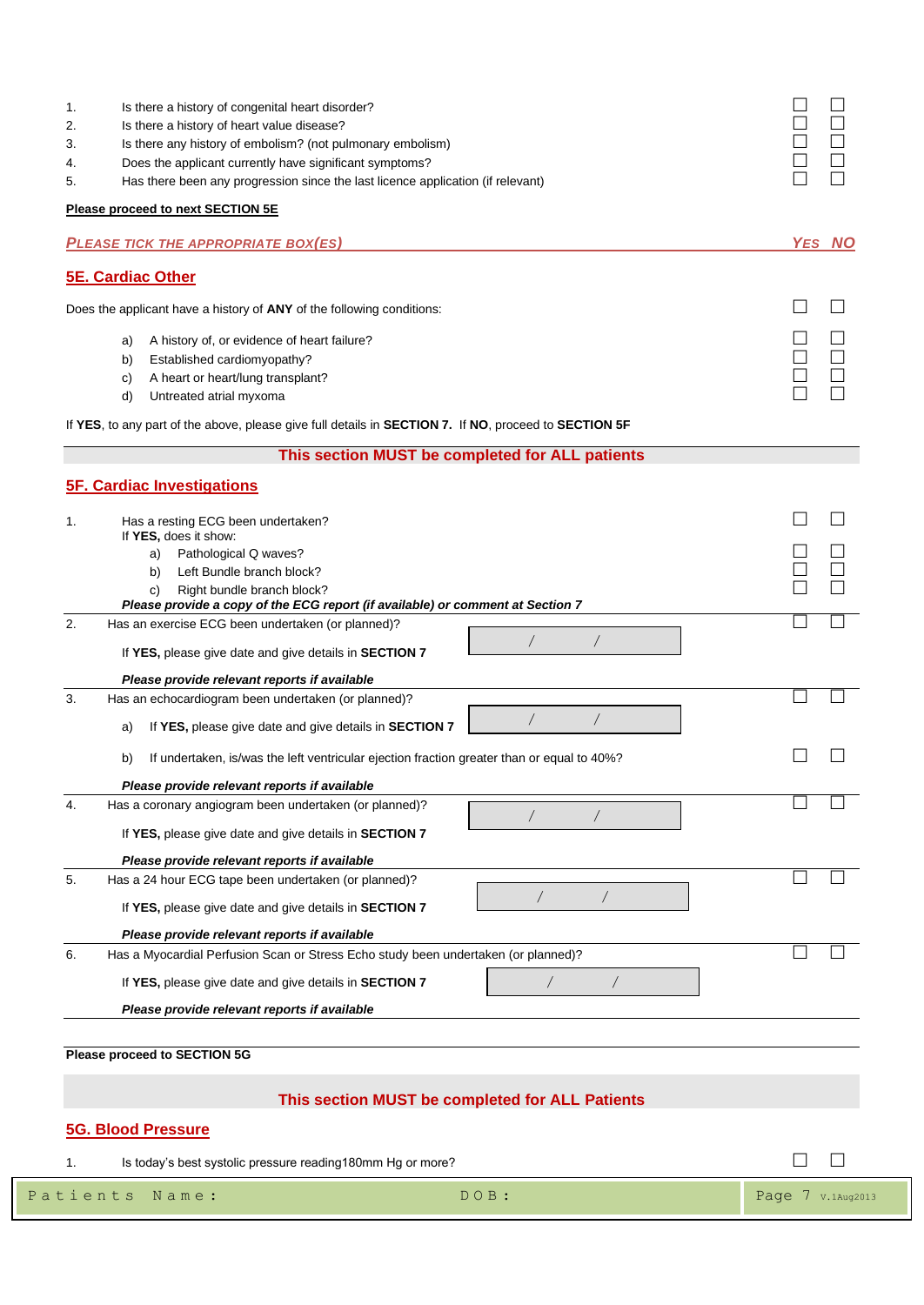|                      | Is today's best diastolic pressure 100mm Hg or more?                                                                                                                      |                   |
|----------------------|---------------------------------------------------------------------------------------------------------------------------------------------------------------------------|-------------------|
|                      | Please give today's reading                                                                                                                                               |                   |
| 3.                   | Is the applicant on anti-hypertensive treatment?                                                                                                                          |                   |
|                      | If YES, to any of the above, please provide three previous readings with dates, if available                                                                              |                   |
|                      |                                                                                                                                                                           |                   |
|                      |                                                                                                                                                                           |                   |
|                      | <b>PLEASE TICK THE APPROPRIATE BOX(ES)</b>                                                                                                                                | YES NC            |
|                      | <b>SECTION 6 GENERAL</b>                                                                                                                                                  |                   |
|                      | Please answer all questions in this section. If your answer is YES to any of the questions, please give full details in<br><b>SECTION 7.</b>                              |                   |
| 1.                   | Is there currently a disability of the spine or limbs which is likely to impair control of the vehicle?                                                                   |                   |
| 2.                   | Is there a history of bronchogenic carcinoma or other malignant tumour, for example, malignant<br>a)<br>melanoma, with a significant liability to metastasise cerebrally? |                   |
|                      | If YES, please give dates and diagnosis and state whether there is current evidence of dissemination                                                                      |                   |
|                      |                                                                                                                                                                           |                   |
|                      |                                                                                                                                                                           |                   |
|                      |                                                                                                                                                                           |                   |
|                      |                                                                                                                                                                           |                   |
|                      |                                                                                                                                                                           |                   |
|                      |                                                                                                                                                                           |                   |
|                      | Is there any evidence the patient has a cancer that causes fatigue or cachexia that affects safe driving?<br>b)                                                           |                   |
| 3.                   | Is the applicant profoundly deaf?<br>If YES,                                                                                                                              |                   |
|                      | Is the patient able to communicate in the event of an emergency by speech or by using a device                                                                            |                   |
|                      | e.g. a MINICOM/text phone?                                                                                                                                                |                   |
| 4.                   | Does the patient have a history of alcoholic liver disease and/or liver cirrhosis of any origin?<br>If YES, please give details in Section 7                              |                   |
| 5.                   | Is there a history of, or evidence of, sleep apnoea symdrome?<br>If YES, please provide details                                                                           |                   |
|                      | $\sqrt{2}$<br>Date of diagnosis<br>a)                                                                                                                                     |                   |
|                      | Is it controlled successfully?<br>b)                                                                                                                                      |                   |
|                      |                                                                                                                                                                           |                   |
|                      | If YES, please state treatment<br>C)                                                                                                                                      |                   |
|                      |                                                                                                                                                                           |                   |
|                      | Please state period of control<br>d)                                                                                                                                      |                   |
|                      |                                                                                                                                                                           |                   |
|                      | Please provide neck circumference<br>e)                                                                                                                                   |                   |
|                      | Please provide girth measurement in cm<br>f)                                                                                                                              |                   |
|                      |                                                                                                                                                                           |                   |
|                      | Date last seen by consultant<br>g)<br>$\sqrt{2}$                                                                                                                          |                   |
|                      | Does the patient suffer from narcolepsy or cataplexy?<br>If YES, please give date and give details in SECTION 7                                                           |                   |
|                      | Is there any other Medical Condition, causing excessive daytime sleepiness?                                                                                               |                   |
|                      |                                                                                                                                                                           |                   |
|                      | If YES, please give full details                                                                                                                                          |                   |
| 6.<br>7.<br>Patients | Diagnosis<br>a)<br>Name:<br>DOB:                                                                                                                                          | Page 8 v.1Aug2013 |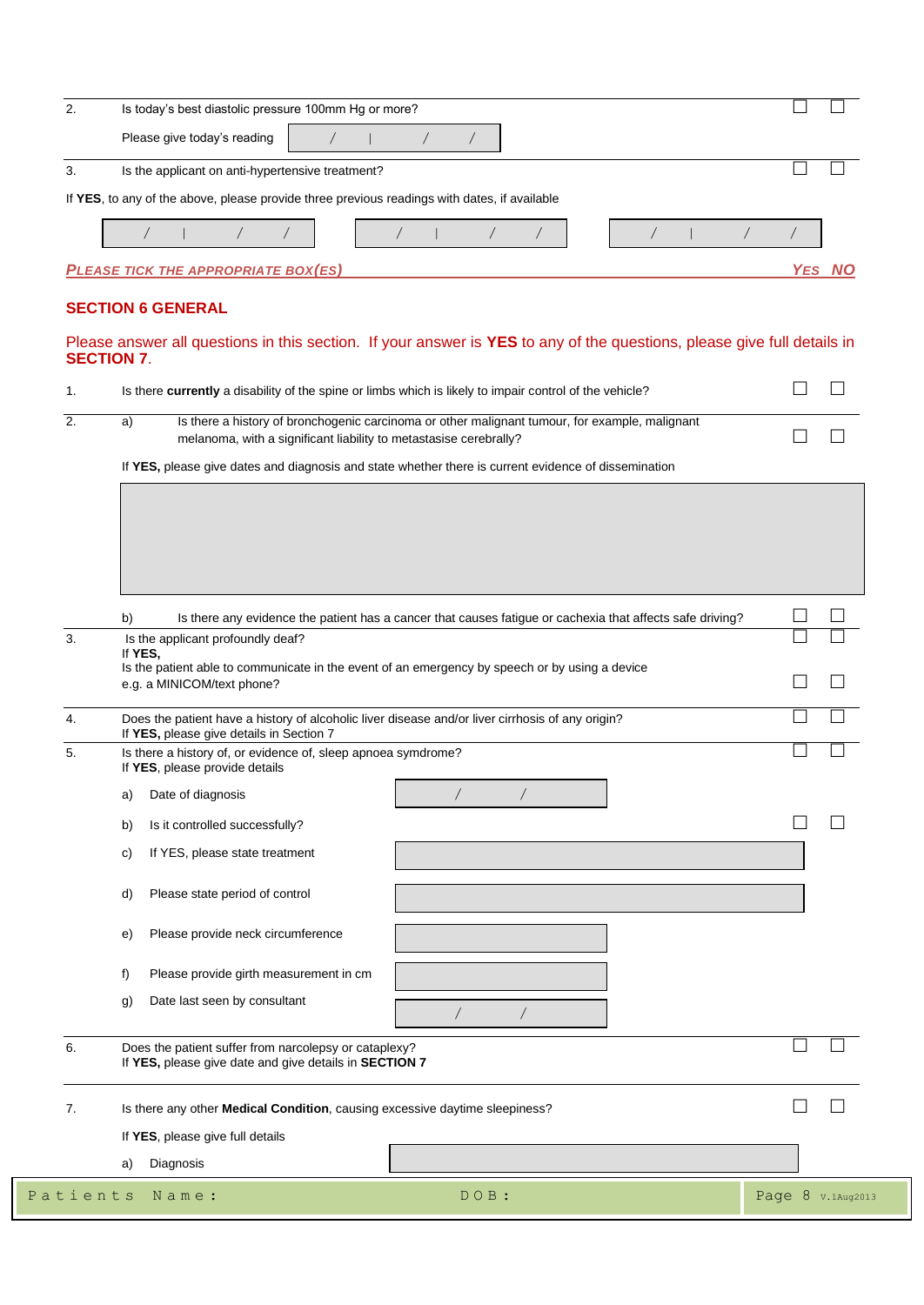|     | b) | Date of diagnosis                                                                                                           |  |  |        |  |
|-----|----|-----------------------------------------------------------------------------------------------------------------------------|--|--|--------|--|
|     | c) | Is it controlled successfully?                                                                                              |  |  |        |  |
|     | d) | If YES, please state treatment                                                                                              |  |  |        |  |
|     | e) | Please state period of control                                                                                              |  |  |        |  |
|     | f) | Date last seen by consultant                                                                                                |  |  |        |  |
|     |    | PLEASE TICK THE APPROPRIATE BOX(ES)                                                                                         |  |  | YES NO |  |
| 8.  |    | Does the patient have severe symptomatic respiratory disease causing chronic hypoxia?                                       |  |  |        |  |
| 9.  |    | Does any medication currently taken cause the patient side effects which could affect safe driving?                         |  |  |        |  |
|     |    | If YES, please give full details below                                                                                      |  |  |        |  |
|     |    |                                                                                                                             |  |  |        |  |
|     |    |                                                                                                                             |  |  |        |  |
| 10. |    | Does the patient have any other medical condition that could affect safe driving?<br>If YES, please give full details below |  |  |        |  |
|     |    |                                                                                                                             |  |  |        |  |

### **PLEASE REMEMBER TO COMPLETE SECTION 7 IF YOU ANSWERED YES TO A QUESTION THAT REQUIRES FURTHER DETAILS.**

#### **SECTION 7 Please forward copies of all relevant hospital notes only. PLEASE DO NOT send any notes not related to fitness to drive.**



 $\mathbf{r}$